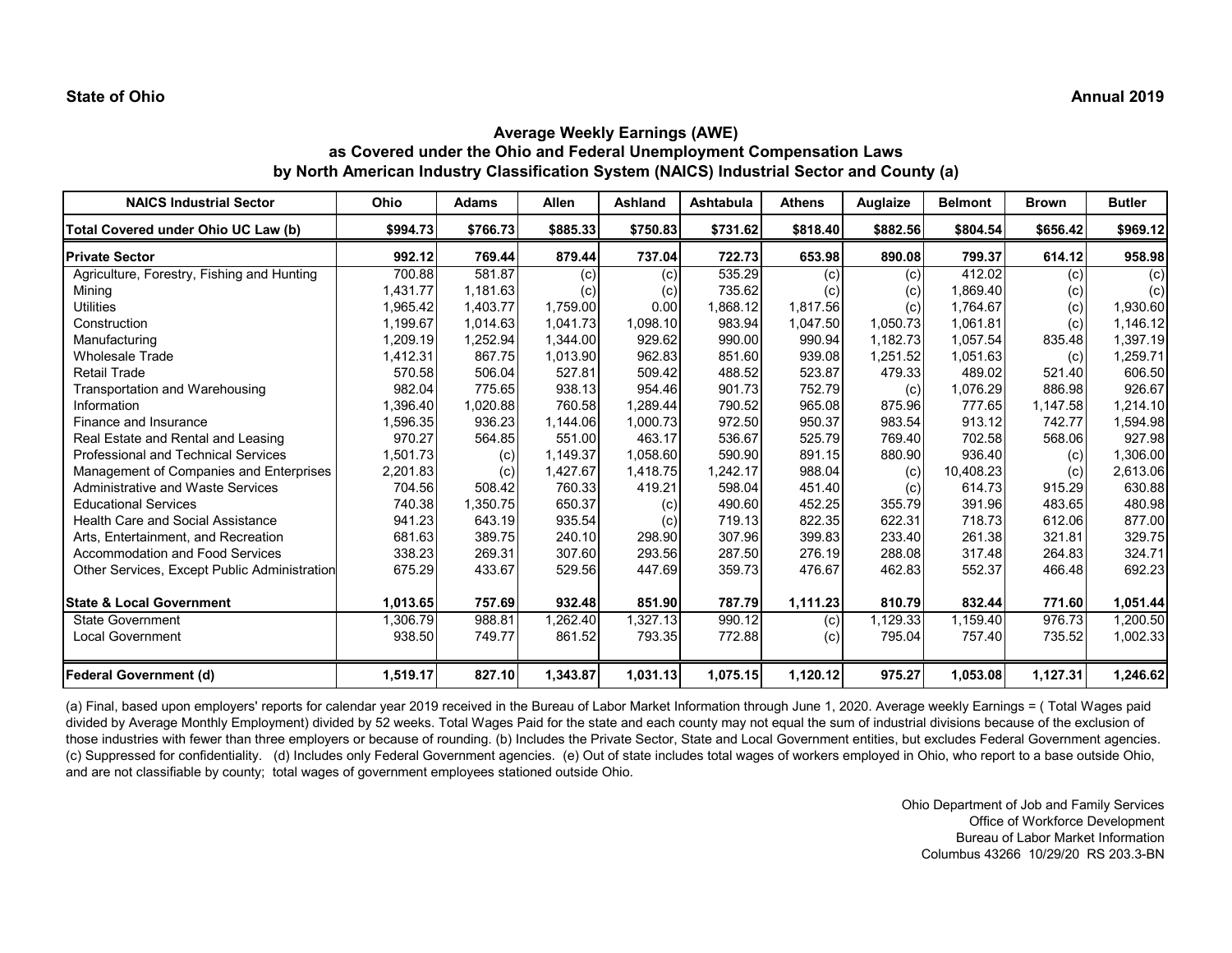# **Average Weekly Earnings (AWE) as Covered under the Ohio and Federal Unemployment Compensation Laws by North American Industry Classification System (NAICS) Industrial Sector and County (a)**

| <b>NAICS Industrial Sector</b>               | Carroll  | Champaign | <b>Clark</b> | <b>Clermont</b> | <b>Clinton</b> | Columbiana | Coshocton | Crawford | Cuyahoga   | Darke    |
|----------------------------------------------|----------|-----------|--------------|-----------------|----------------|------------|-----------|----------|------------|----------|
| Total Covered under Ohio UC Law (b)          | \$753.06 | \$830.29  | \$803.31     | \$875.58        | \$943.60       | \$737.58   | \$759.00  | \$780.52 | \$1,123.62 | \$774.71 |
| <b>Private Sector</b>                        | 758.12   | 843.33    | 798.42       | 867.62          | 960.04         | 730.81     | 754.06    | 769.71   | 1,129.04   | 771.77   |
| Agriculture, Forestry, Fishing and Hunting   | 454.67   | (c)       | 739.56       | (c)             | (c)            | 491.42     | 727.08    | (c)      | 605.13     | (c)      |
| Mining                                       | 1,003.52 | (c)       | 2,221.50     | (c)             | (c)            | 966.10     | 966.88    | (c)      | 1,564.75   | (c)      |
| <b>Utilities</b>                             | (c)      | (c)       | (c)          | 1,952.58        | (c)            | (c)        | 2,521.58  | (c)      | 1,936.98   | 1,828.69 |
| Construction                                 | 1,048.10 | 999.60    | 902.83       | 982.12          | 889.79         | 1,018.69   | 992.38    | 987.02   | 1,286.27   | 942.21   |
| Manufacturing                                | 1,006.02 | 1,091.75  | 1.070.13     | 1,121.98        | 1,173.94       | 876.58     | 998.83    | 890.67   | 1.312.48   | 932.52   |
| <b>Wholesale Trade</b>                       | (c)      | (c)       | (c)          | 1,562.54        | (c)            | (c)        | 776.98    | 1.010.73 | 1,437.62   | 846.31   |
| <b>Retail Trade</b>                          | 562.94   | 503.85    | 523.79       | 583.37          | 541.67         | 524.71     | 461.12    | 522.50   | 576.06     | 505.81   |
| Transportation and Warehousing               | 1,133.69 | 727.50    | 995.69       | 1,065.21        | 1,243.15       | 1,013.81   | 805.40    | (c)      | 1,041.69   | 946.69   |
| Information                                  | 1,505.56 | 1.079.48  | 1.276.52     | (c)             | (c)            | 1,143.96   | 719.10    | 658.10   | 1.422.94   | 1,130.67 |
| Finance and Insurance                        | 814.15   | 956.63    | 917.65       | 1,419.85        | 1,069.92       | 959.58     | 917.21    | 1,231.81 | 1,866.38   | 982.23   |
| Real Estate and Rental and Leasing           | 872.94   | 646.00    | 640.31       | 954.87          | 718.00         | 740.71     | 545.85    | 504.63   | 1.046.06   | 606.25   |
| <b>Professional and Technical Services</b>   | (c)      | 1,425.21  | 1,037.96     | 1,216.29        | 1,285.94       | 835.44     | (c)       | (c)      | 1,629.50   | 1,199.69 |
| Management of Companies and Enterprises      | (c)      | (c)       | 1,676.27     | 1,427.15        | 2,114.35       | 1,275.15   | (c)       | (c)      | 2,449.81   | 1,165.23 |
| <b>Administrative and Waste Services</b>     | 690.62   | (c)       | 516.65       | 818.52          | 488.60         | 747.50     | 529.75    | 592.79   | 766.23     | 817.65   |
| <b>Educational Services</b>                  | (c)      | 801.35    | 804.00       | 455.56          | 762.67         | 468.92     | 440.04    | (c)      | 817.21     | 483.92   |
| <b>Health Care and Social Assistance</b>     | (c)      | 682.98    | 839.52       | 790.62          | 768.15         | 719.10     | 602.12    | (c)      | 1.093.79   | 733.54   |
| Arts, Entertainment, and Recreation          | 294.81   | 288.75    | 312.46       | 360.27          | 351.88         | 221.31     | 252.12    | 226.23   | 1,380.35   | 282.31   |
| <b>Accommodation and Food Services</b>       | 252.04   | 253.85    | 295.71       | 330.38          | 314.62         | 266.23     | 251.96    | 261.94   | 381.10     | 251.27   |
| Other Services, Except Public Administration | 460.65   | 363.19    | 725.44       | (c)             | (c)            | 645.58     | 431.65    | 366.40   | 727.27     | 339.27   |
| <b>State &amp; Local Government</b>          | 726.42   | 769.29    | 835.29       | 934.44          | 823.44         | 777.58     | 788.79    | 850.17   | 1,079.29   | 797.33   |
| <b>State Government</b>                      | 1,123.73 | 1,072.02  | 1,113.79     | 888.15          | 1,210.00       | 1,063.19   | 1.040.87  | 1.372.40 | 1,259.58   | 1,110.90 |
| <b>Local Government</b>                      | 710.60   | 760.81    | 828.00       | 940.15          | 797.60         | 755.96     | 779.79    | 808.15   | 1,067.83   | 790.46   |
| <b>Federal Government (d)</b>                | 999.29   | 949.38    | 1,232.00     | 1,377.06        | 1,344.19       | 1,371.06   | 1,059.00  | 996.73   | 1,555.37   | 1,017.29 |

(a) Final, based upon employers' reports for calendar year 2019 received in the Bureau of Labor Market Information through June 1, 2020. Average weekly Earnings = ( Total Wages paid divided by Average Monthly Employment) divided by 52 weeks. Total Wages Paid for the state and each county may not equal the sum of industrial divisions because of the exclusion of those industries with fewer than three employers or because of rounding. (b) Includes the Private Sector, State and Local Government entities, but excludes Federal Government agencies. (c) Suppressed for confidentiality. (d) Includes only Federal Government agencies. (e) Out of state includes total wages of workers employed in Ohio, who report to a base outside Ohio, and are not classifiable by county; total wages of government employees stationed outside Ohio.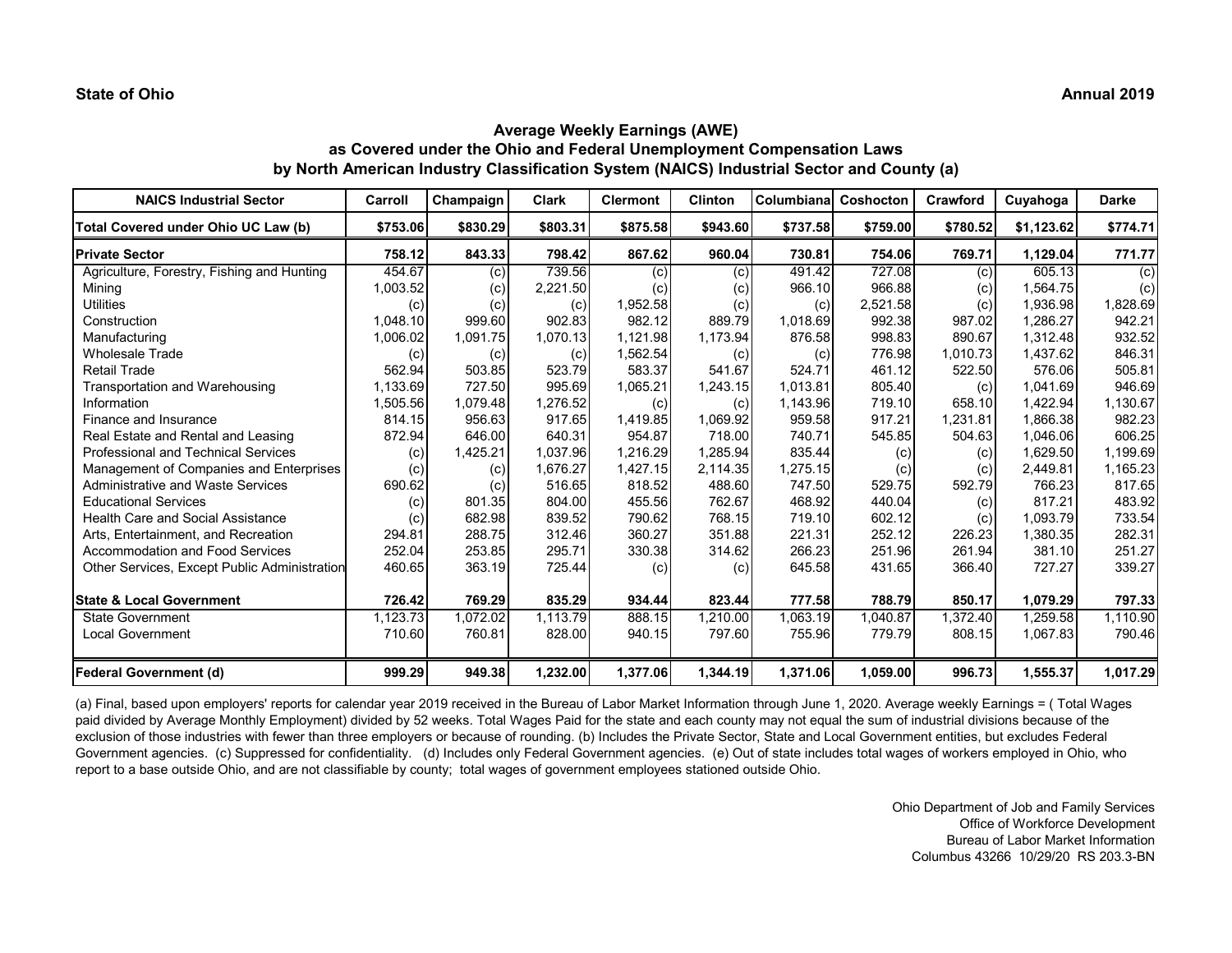# **Average Weekly Earnings (AWE) as Covered under the Ohio and Federal Unemployment Compensation Laws by North American Industry Classification System (NAICS) Industrial Sector and County (a)**

| <b>NAICS Industrial Sector</b>               | <b>Defiance</b> | <b>Delaware</b> | Erie     | <b>Fairfield</b> | <b>Fayette</b> | <b>Franklin</b> | <b>Fulton</b> | Gallia   | Geauga   | Greene   |
|----------------------------------------------|-----------------|-----------------|----------|------------------|----------------|-----------------|---------------|----------|----------|----------|
| Total Covered under Ohio UC Law (b)          | \$834.40        | \$1,105.48      | \$764.31 | \$764.33         | \$715.60       | \$1,108.73      | \$832.63      | \$751.42 | \$839.67 | \$934.67 |
| <b>Private Sector</b>                        | 831.56          | 1,109.21        | 736.42   | 732.77           | 691.17         | 1,075.52        | 845.48        | 766.77   | 834.44   | 921.21   |
| Agriculture, Forestry, Fishing and Hunting   | 808.46          | (c)             | (c)      | 554.50           | 777.19         | 812.67          | (c)           | (c)      | (c)      | 805.42   |
| Mining                                       | 0.00            | (c)             | (c)      | 512.63           | 0.00           | 1,484.71        | (c)           | (c)      | (c)      | 1,341.12 |
| <b>Utilities</b>                             | (c)             | 1,537.58        | (c)      | 1,819.04         | (c)            | 2,083.71        | (c)           | 1,940.27 | (c)      | (c)      |
| Construction                                 | 896.83          | 1,296.42        | 1,014.40 | 1,026.65         | 1,134.33       | 1,343.15        | 1,265.17      | 815.88   | 1,035.08 | 1,008.48 |
| Manufacturing                                | 1,316.29        | 1,276.10        | 1,011.38 | 1,013.33         | 998.69         | 1,236.13        | 1,043.19      | 869.10   | 1,031.12 | 1,091.83 |
| <b>Wholesale Trade</b>                       | (c)             | 1,517.56        | 1,095.81 | 1,162.75         | (c)            | 1,356.02        | 1,001.40      | 553.44   | 1,262.92 | 1,358.27 |
| <b>Retail Trade</b>                          | 540.83          | 548.27          | 518.23   | 502.54           | 447.12         | 635.81          | 512.23        | 500.96   | 534.65   | 530.12   |
| Transportation and Warehousing               | 915.60          | 991.37          | (c)      | 859.42           | 852.25         | 1,114.75        | (c)           | 885.29   | (c)      | (c)      |
| Information                                  | 704.27          | 1.548.98        | 1.635.02 | 716.90           | 864.75         | 1,532.37        | 491.83        | 982.15   | 1.340.65 | 1,193.25 |
| Finance and Insurance                        | 1,128.37        | 1,832.27        | 1,267.83 | 1,053.00         | 923.21         | 1,668.60        | 1,063.60      | 1,024.77 | 1,325.38 | 1,485.69 |
| Real Estate and Rental and Leasing           | 612.21          | 940.04          | 581.40   | 766.52           | 600.42         | 1,072.15        | 705.40        | 590.31   | 916.21   | 758.73   |
| <b>Professional and Technical Services</b>   | 1,248.19        | 1,655.65        | 1,133.29 | 988.83           | (c)            | 1,620.23        | (c)           | 484.75   | 1,150.52 | 1,760.52 |
| Management of Companies and Enterprises      | 709.31          | 2,168.37        | 1,228.35 | 1,696.58         | (c)            | 2,204.56        | (c)           | (c)      | 1,077.62 | 1,240.42 |
| <b>Administrative and Waste Services</b>     | 747.87          | 961.90          | 713.38   | 672.54           | 434.62         | 748.42          | 442.90        | (c)      | 877.31   | 747.60   |
| <b>Educational Services</b>                  | (c)             | 627.79          | 416.38   | 435.15           | (c)            | 870.08          | (c)           | (c)      | 644.17   | 782.52   |
| <b>Health Care and Social Assistance</b>     | (c)             | 944.67          | 855.79   | 912.65           | (c)            | 932.79          | (c)           | (c)      | 731.88   | 902.67   |
| Arts, Entertainment, and Recreation          | 316.10          | 429.23          | 530.48   | 288.88           | 252.21         | 678.37          | 245.15        | 232.56   | 351.62   | 414.13   |
| <b>Accommodation and Food Services</b>       | 260.04          | 387.81          | 348.63   | 311.35           | 295.87         | 401.38          | 254.19        | 314.60   | 317.37   | 330.83   |
| Other Services, Except Public Administration | 387.71          | 652.02          | 536.73   | 640.06           | 845.31         | 846.63          | 553.96        | 582.48   | 605.46   | 528.08   |
| <b>State &amp; Local Government</b>          | 853.19          | 1,067.56        | 943.85   | 945.96           | 856.35         | 1,299.83        | 750.77        | 680.65   | 886.25   | 1,019.60 |
| <b>State Government</b>                      | ,247.71         | 1,275.46        | 1,050.52 | 1,120.96         | 1,050.04       | 1,470.94        | ,246.58       | 1,029.25 | 1,010.85 | (c)      |
| <b>Local Government</b>                      | 837.02          | 1,057.77        | 916.94   | 924.04           | 850.69         | 1,123.87        | 726.06        | 626.08   | 878.00   | (c)      |
| <b>Federal Government (d)</b>                | 1,003.25        | 1,134.23        | 1,373.62 | 1,159.79         | 1,057.38       | 1,474.60        | 999.50        | 991.69   | 1,066.67 | 1,810.29 |

(a) Final, based upon employers' reports for calendar year 2019 received in the Bureau of Labor Market Information through June 1, 2020. Average weekly Earnings = ( Total Wages paid divided by Average Monthly Employment) divided by 52 weeks. Total Wages Paid for the state and each county may not equal the sum of industrial divisions because of the exclusion of those industries with fewer than three employers or because of rounding. (b) Includes the Private Sector, State and Local Government entities, but excludes Federal Government agencies. (c) Suppressed for confidentiality. (d) Includes only Federal Government agencies. (e) Out of state includes total wages of workers employed in Ohio, who report to a base outside Ohio, and are not classifiable by county; total wages of government employees stationed outside Ohio.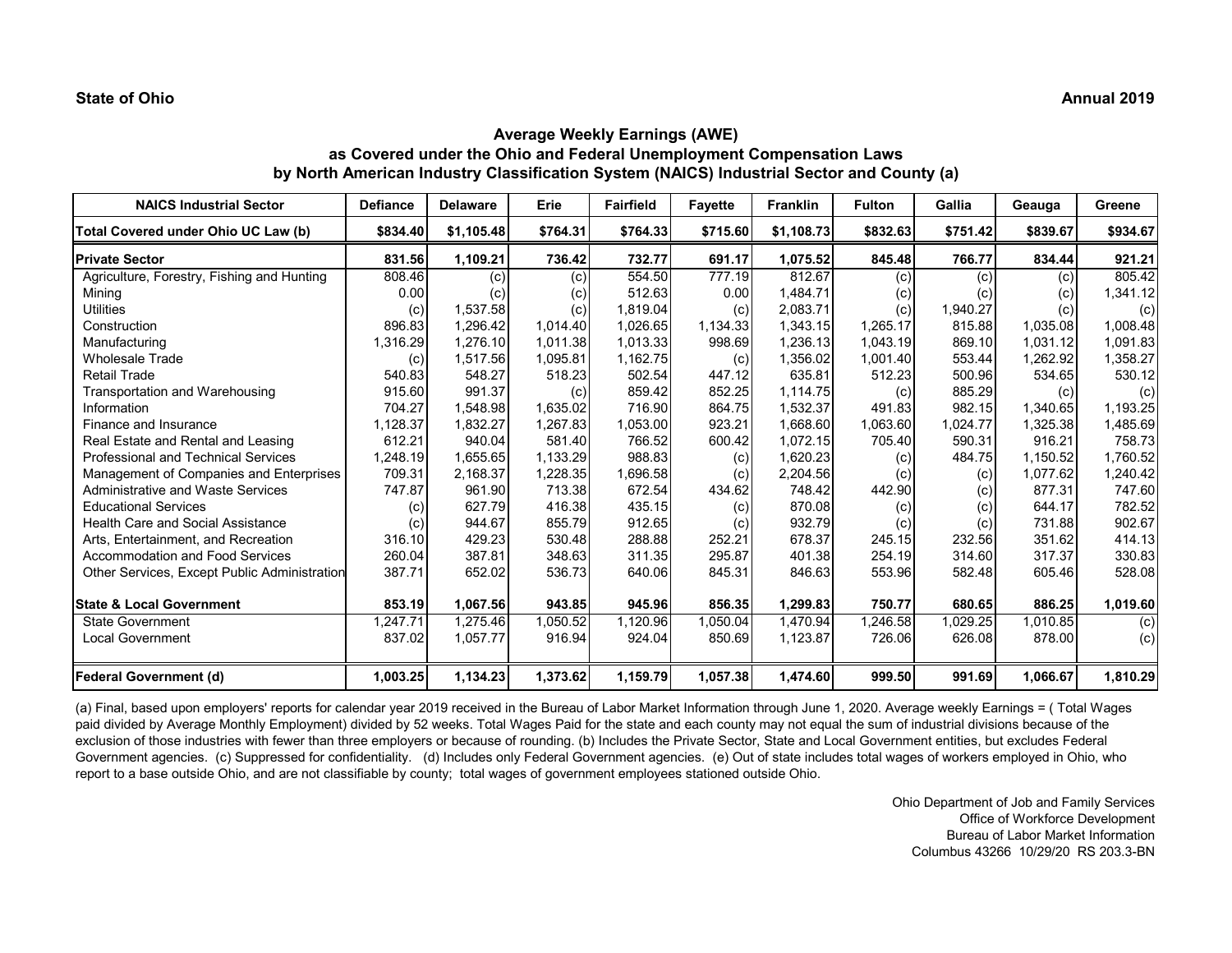# **Average Weekly Earnings (AWE) as Covered under the Ohio and Federal Unemployment Compensation Laws by North American Industry Classification System (NAICS) Industrial Sector and County (a)**

| <b>NAICS Industrial Sector</b>               | <b>Guernsey</b> | Hamilton   | <b>Hancock</b> | <b>Hardin</b> | <b>Harrison</b> | Henry    | Highland | Hocking  | <b>Holmes</b> | <b>Huron</b> |
|----------------------------------------------|-----------------|------------|----------------|---------------|-----------------|----------|----------|----------|---------------|--------------|
| Total Covered under Ohio UC Law (b)          | \$808.83        | \$1,210.25 | \$995.44       | \$715.29      | \$938.83        | \$839.31 | \$701.96 | \$643.08 | \$796.06      | \$823.13     |
| <b>Private Sector</b>                        | 805.42          | 1,225.10   | 1,003.71       | 717.13        | 994.33          | 844.40   | 674.88   | 583.13   | 796.38        | 824.02       |
| Agriculture, Forestry, Fishing and Hunting   | 614.46          | 766.04     | (c)            | (c)           | (c)             | (c)      | 701.79   | (c)      | 704.96        | (c)          |
| Mining                                       | .202.38         | 1,399.58   | (c)            | (c)           | (c)             | (c)      | 764.79   | (c)      | 803.56        | (c)          |
| <b>Utilities</b>                             | 1.830.40        | 1.906.71   | 1.764.90       | 1,542.98      | (c)             | 1.127.23 | 1.379.23 | (c)      | 1.187.50      | 1,550.35     |
| Construction                                 | 1,122.71        | 1,252.21   | 1,143.77       | 666.88        | 1,286.48        | 1,220.23 | 835.52   | 747.23   | 973.79        | 1,349.50     |
| Manufacturing                                | 1,032.56        | 1.760.81   | 1.070.77       | 983.58        | 1,597.81        | 1,109.29 | 893.37   | 818.79   | 882.88        | 955.44       |
| <b>Wholesale Trade</b>                       | .228.75         | 1,588.92   | 1,030.02       | 1,304.62      | (c)             | 911.06   | 703.04   | 1,131.06 | 905.42        | 1,076.48     |
| <b>Retail Trade</b>                          | 504.65          | 604.46     | 546.79         | 464.33        | 378.31          | 510.92   | 605.75   | 468.13   | 635.04        | 512.25       |
| Transportation and Warehousing               | ,090.94         | 989.25     | 1,330.23       | 883.85        | (c)             | 903.73   | 715.12   | (c)      | 966.12        | 1,014.83     |
| Information                                  | 630.21          | 1,614.54   | 833.44         | (c)           | 1,042.75        | 659.19   | 595.44   | 2,274.98 | 681.56        | 831.71       |
| Finance and Insurance                        | ,382.94         | 1,918.65   | 1,186.65       | 934.62        | 745.52          | 994.58   | 1,202.58 | 805.75   | 952.46        | 993.04       |
| Real Estate and Rental and Leasing           | 652.04          | 1,176.27   | 801.38         | 641.67        | 776.19          | 780.98   | 658.85   | 455.60   | 723.44        | 618.33       |
| <b>Professional and Technical Services</b>   | 1,127.42        | 1,642.92   | 1,170.27       | 829.17        | (c)             | 1,026.02 | 714.77   | (c)      | 953.29        | (c)          |
| Management of Companies and Enterprises      | 2,075.44        | 2,469.69   | 3,103.46       | 0.00          | (c)             | 0.00     | 913.37   | (c)      | 1,020.67      | (c)          |
| Administrative and Waste Services            | 434.90          | 746.63     | 535.46         | 570.98        | 1,622.27        | 426.46   | 469.08   | 518.63   | 773.08        | 561.77       |
| <b>Educational Services</b>                  | 536.31          | 691.04     | 842.83         | (c)           | 0.00            | 229.23   | 244.48   | (c)      | (c)           | 373.81       |
| <b>Health Care and Social Assistance</b>     | 717.04          | 1,103.54   | 904.37         | (c)           | 619.60          | 642.35   | 694.58   | (c)      | (c)           | 880.44       |
| Arts, Entertainment, and Recreation          | 405.83          | 1,127.44   | 347.94         | 160.73        | (c)             | 262.75   | 292.79   | 259.02   | 259.21        | 349.50       |
| <b>Accommodation and Food Services</b>       | 314.98          | 380.21     | 315.15         | 249.40        | (c)             | 266.10   | 238.31   | 304.31   | 302.90        | 261.27       |
| Other Services, Except Public Administration | 483.06          | 803.15     | 543.37         | (c)           | 1,018.67        | 467.27   | 385.13   | 519.46   | 699.19        | 662.85       |
| <b>State &amp; Local Government</b>          | 829.06          | 1,054.37   | 884.17         | 706.31        | 718.92          | 814.98   | 800.90   | 831.08   | 792.27        | 816.56       |
| <b>State Government</b>                      | 1.091.19        | 1.090.13   | 1.343.46       | 1.060.96      | 1,196.90        | 1.171.04 | 1.003.90 | 1.155.04 | 1,089.19      | ,236.63      |
| <b>Local Government</b>                      | 748.52          | 1,045.46   | 858.58         | 695.38        | 687.83          | 806.73   | 791.67   | 787.60   | 783.92        | 803.48       |
| <b>Federal Government (d)</b>                | 1,150.06        | 1,615.81   | 1,167.42       | 971.29        | 960.65          | 1,038.44 | 957.48   | 912.65   | 1,013.98      | 991.79       |

(a) Final, based upon employers' reports for calendar year 2019 received in the Bureau of Labor Market Information through June 1, 2020. Average weekly Earnings = ( Total Wages paid divided by Average Monthly Employment) divided by 52 weeks. Total Wages Paid for the state and each county may not equal the sum of industrial divisions because of the exclusion of those industries with fewer than three employers or because of rounding. (b) Includes the Private Sector, State and Local Government entities, but excludes Federal Government agencies. (c) Suppressed for confidentiality. (d) Includes only Federal Government agencies. (e) Out of state includes total wages of workers employed in Ohio, who report to a base outside Ohio, and are not classifiable by county; total wages of government employees stationed outside Ohio.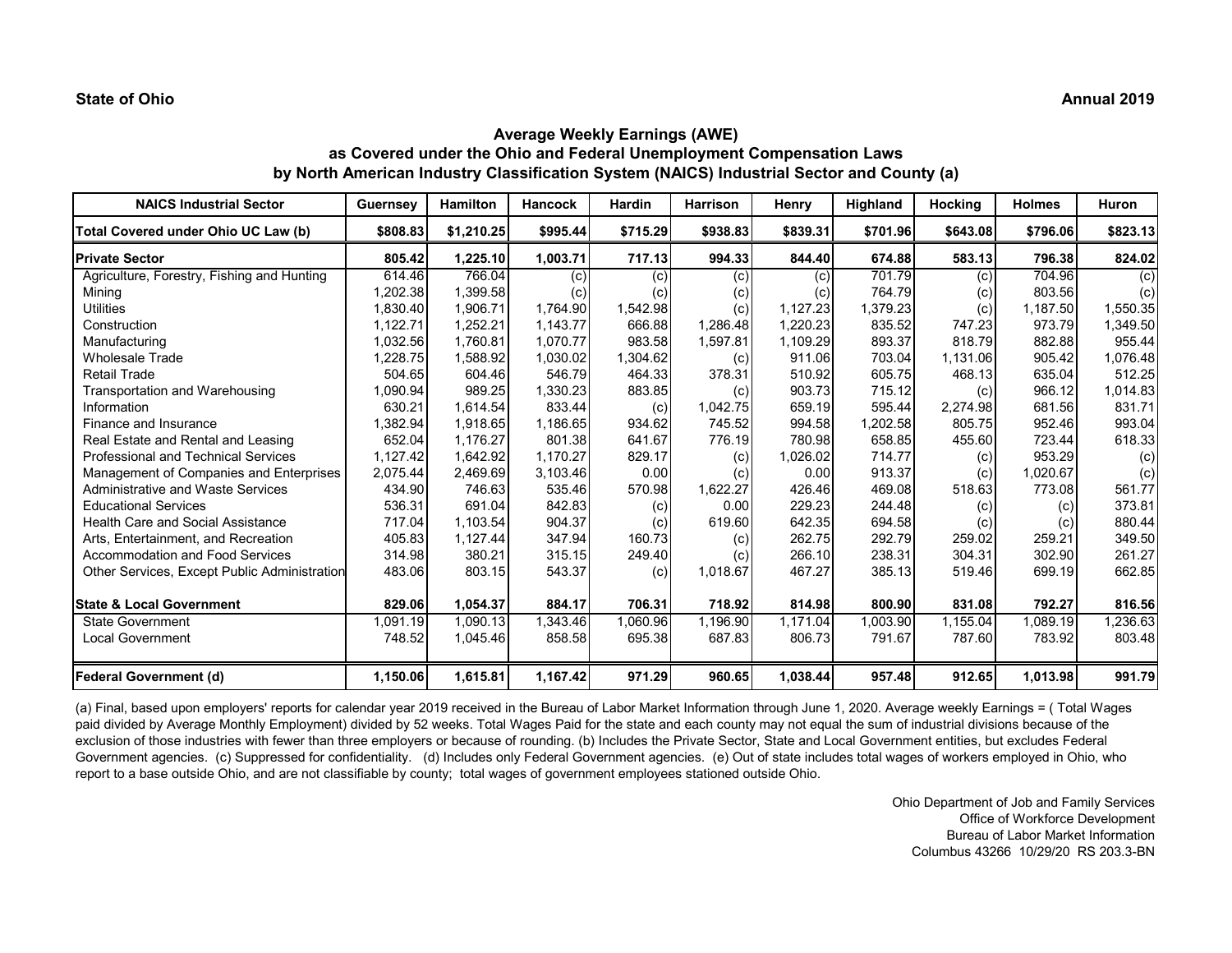# **Average Weekly Earnings (AWE) as Covered under the Ohio and Federal Unemployment Compensation Laws by North American Industry Classification System (NAICS) Industrial Sector and County (a)**

| <b>NAICS Industrial Sector</b>               | <b>Jackson</b> | <b>Jefferson</b> | Knox     | Lake     | Lawrence | Licking  | Logan    | Lorain   | Lucas    | <b>Madison</b> |
|----------------------------------------------|----------------|------------------|----------|----------|----------|----------|----------|----------|----------|----------------|
| Total Covered under Ohio UC Law (b)          | \$701.48       | \$814.44         | \$860.23 | \$916.58 | \$697.31 | \$832.40 | \$904.10 | \$833.77 | \$961.33 | \$837.04       |
| <b>Private Sector</b>                        | 678.94         | 838.92           | 879.12   | 914.52   | 671.44   | 817.02   | 916.67   | 824.19   | 945.10   | 797.98         |
| Agriculture, Forestry, Fishing and Hunting   | 651.46         | (c)              | 549.96   | 650.23   | 0.00     | 836.29   | (c)      | 728.06   | 596.17   | 697.25         |
| Mining                                       | 772.52         | (c)              | 934.17   | 1,738.58 | (c)      | 907.77   | (c)      | 1,065.38 | 1,706.48 | 0.00           |
| <b>Utilities</b>                             | .589.73        | 2,370.69         | 1,494.33 | 2,575.40 | 1,847.44 | 1,618.29 | 1,428.90 | 1,775.13 | 1,948.15 | 0.00           |
| Construction                                 | 1,046.92       | (c)              | 1,208.62 | 1,097.35 | (c)      | 1,022.08 | 1,019.48 | 987.10   | 1,365.35 | 947.96         |
| Manufacturing                                | 833.46         | 1,402.81         | 1,379.35 | 1,264.29 | 899.67   | 1,036.25 | 1,356.77 | 1,239.83 | 1,486.23 | 943.81         |
| <b>Wholesale Trade</b>                       | 892.83         | 894.46           | 906.71   | 1,731.98 | 850.96   | 1,033.75 | 1,123.02 | 1,192.02 | 1,137.63 | 1,102.65       |
| <b>Retail Trade</b>                          | 466.77         | 489.40           | 498.35   | 544.48   | 475.15   | 586.52   | 520.25   | 519.54   | 562.67   | 634.85         |
| Transportation and Warehousing               | 776.54         | 857.83           | 810.52   | 719.56   | 938.29   | 636.13   | 873.33   | 872.75   | 970.25   | 807.87         |
| Information                                  | 619.13         | 776.94           | 869.94   | 1.379.21 | 1,106.92 | 917.40   | 604.12   | 899.17   | 950.79   | ,499.60        |
| Finance and Insurance                        | 839.81         | 851.31           | 955.90   | 1,217.73 | 690.83   | 1,259.60 | 957.60   | 1,109.73 | 1,340.12 | 971.06         |
| Real Estate and Rental and Leasing           | 603.77         | 630.98           | 625.21   | 870.02   | 799.33   | 825.71   | 713.73   | 712.46   | 1,147.25 | 638.00         |
| <b>Professional and Technical Services</b>   | (c)            | (c)              | 905.48   | 1,224.58 | 853.79   | 1,276.27 | (c)      | 1,239.10 | 1,298.21 | 1,347.31       |
| Management of Companies and Enterprises      | (c)            | (c)              | 846.12   | 2,500.73 | 1,110.62 | 1,958.35 | (c)      | 1,879.63 | 1,713.81 | 0.00           |
| <b>Administrative and Waste Services</b>     | 568.31         | 646.33           | 511.42   | 579.58   | 795.73   | 568.63   | 588.98   | 604.08   | 560.63   | 521.77         |
| <b>Educational Services</b>                  | (c)            | (c)              | 915.58   | 485.06   | 273.71   | 1,153.23 | 568.06   | 851.35   | 579.10   | (c)            |
| <b>Health Care and Social Assistance</b>     | (c)            | (c)              | 827.62   | 797.23   | 580.77   | 866.21   | 850.21   | 802.56   | 1,013.71 | (c)            |
| Arts, Entertainment, and Recreation          | 277.52         | 501.83           | 403.48   | 366.48   | 353.08   | 397.63   | 280.94   | 348.60   | 418.35   | 274.12         |
| <b>Accommodation and Food Services</b>       | 273.38         | 283.31           | 284.73   | 308.85   | 300.52   | 311.94   | 272.96   | 306.83   | 320.19   | 357.62         |
| Other Services, Except Public Administration | 403.87         | 457.33           | 502.08   | 625.02   | 689.17   | 773.31   | 615.58   | 575.96   | 563.33   | 526.60         |
| <b>State &amp; Local Government</b>          | 834.33         | 696.77           | 739.25   | 933.25   | 802.12   | 938.12   | 803.65   | 888.35   | 1,077.71 | 1,027.62       |
| <b>State Government</b>                      | .338.73        | 1,183.50         | 1,018.27 | ,262.25  | 912.00   | 1,285.23 | 993.56   | 1,242.33 | 1,233.96 | ,245.96        |
| Local Government                             | 783.71         | 686.33           | 705.88   | 930.67   | 792.15   | 886.33   | 796.44   | 857.56   | 1,014.71 | 868.21         |
| Federal Government (d)                       | 990.94         | 1,035.17         | 1,058.96 | 1,196.19 | 1,044.54 | 1,338.60 | 1,307.48 | 2,176.46 | 1,335.12 | 1,100.42       |

(a) Final, based upon employers' reports for calendar year 2019 received in the Bureau of Labor Market Information through June 1, 2020. Average weekly Earnings = ( Total Wages paid divided by Average Monthly Employment) divided by 52 weeks. Total Wages Paid for the state and each county may not equal the sum of industrial divisions because of the exclusion of those industries with fewer than three employers or because of rounding. (b) Includes the Private Sector, State and Local Government entities, but excludes Federal Government agencies. (c) Suppressed for confidentiality. (d) Includes only Federal Government agencies. (e) Out of state includes total wages of workers employed in Ohio, who report to a base outside Ohio, and are not classifiable by county; total wages of government employees stationed outside Ohio.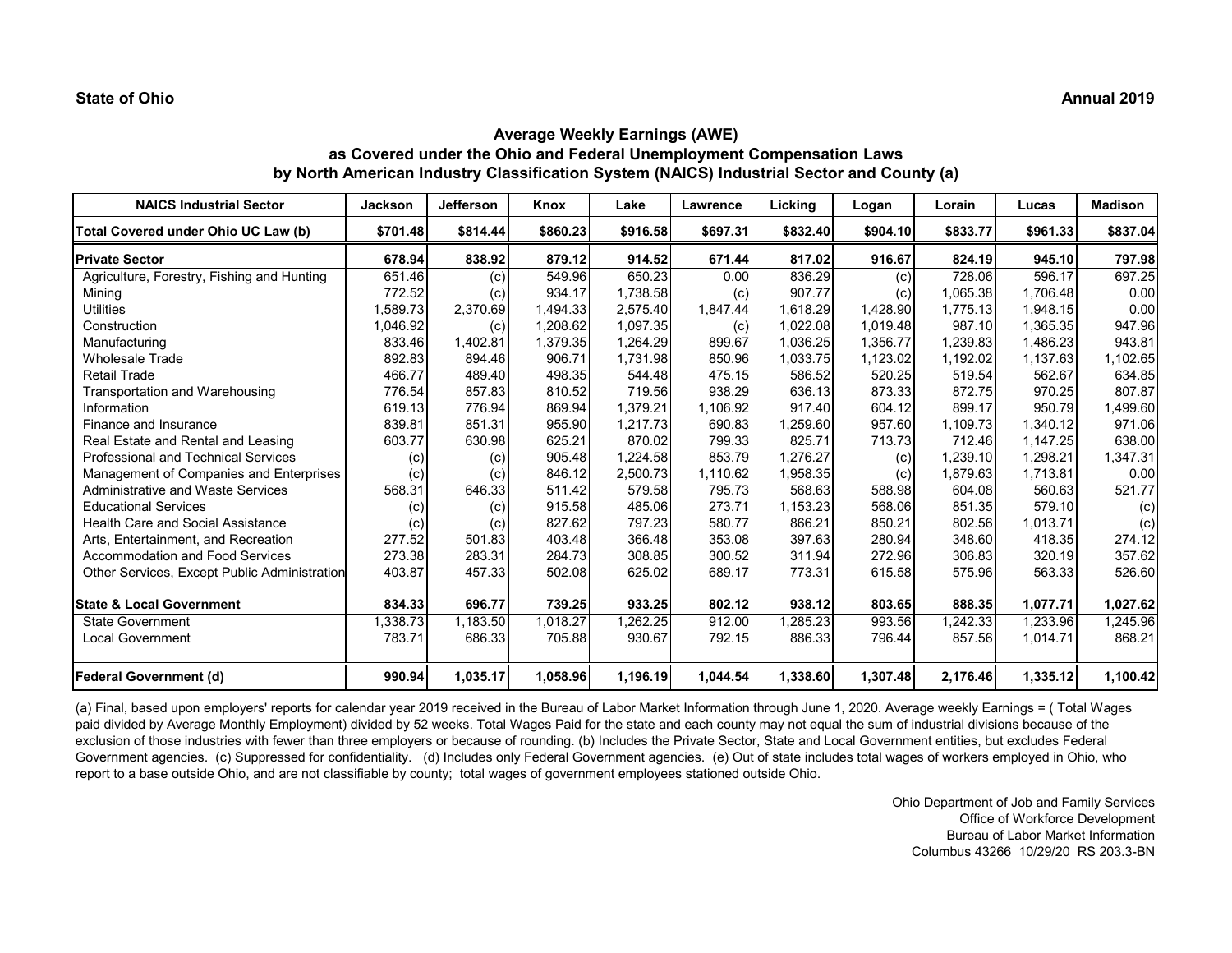# **Average Weekly Earnings (AWE) as Covered under the Ohio and Federal Unemployment Compensation Laws by North American Industry Classification System (NAICS) Industrial Sector and County (a)**

| <b>NAICS Industrial Sector</b>               | <b>Mahoning</b> | <b>Marion</b> | <b>Medina</b> | <b>Meigs</b> | <b>Mercer</b> | <b>Miami</b> | <b>Monroe</b> | Montgomery | Morgan   | <b>Morrow</b> |
|----------------------------------------------|-----------------|---------------|---------------|--------------|---------------|--------------|---------------|------------|----------|---------------|
| Total Covered under Ohio UC Law (b)          | \$771.42        | \$819.29      | \$855.00      | \$616.85     | \$788.21      | \$852.87     | \$754.79      | \$937.25   | \$743.23 | \$701.96      |
| <b>Private Sector</b>                        | 754.29          | 803.71        | 849.25        | 572.31       | 789.54        | 846.25       | 767.94        | 932.35     | 745.69   | 699.58        |
| Agriculture, Forestry, Fishing and Hunting   | 627.27          | (c)           | 479.79        | (c)          | (c)           | 570.27       | 279.79        | 890.29     | (c)      | 770.27        |
| Mining                                       | 1,434.50        | (c)           | 772.71        | (c)          | (c)           | 1,089.50     | 1.217.88      | 1,431.81   | (c)      | 962.13        |
| <b>Utilities</b>                             | 1,921.15        | 2,006.04      | 2.065.31      | 1,843.77     | (c)           | (c)          | 1,673.56      | 1,630.04   | 1,807.29 | (c)           |
| Construction                                 | 1,130.98        | 992.42        | 1.242.81      | 906.42       | 1,036.69      | 1,053.13     | 1.360.40      | 1.159.17   | 1,020.63 | 782.56        |
| Manufacturing                                | 998.29          | 972.52        | 1.065.54      | 628.29       | 917.50        | 1,082.04     | 1.111.38      | 1.080.62   | 1,041.88 | 1,027.50      |
| <b>Wholesale Trade</b>                       | 1.095.12        | 1,131.13      | 1,285.35      | 588.85       | (c)           | (c)          | 1,666.71      | 1,226.40   | (c)      | 894.38        |
| <b>Retail Trade</b>                          | 542.73          | 561.37        | 547.44        | 460.25       | 529.77        | 555.17       | 399.17        | 552.92     | 419.60   | 530.81        |
| Transportation and Warehousing               | 847.85          | 1.000.17      | 893.65        | 775.44       | 1,006.88      | 859.40       | 1,005.71      | 946.96     | (c)      | (c)           |
| Information                                  | 1,067.29        | 1,084.54      | 1,059.73      | 752.13       | 757.52        | 589.42       | 373.19        | 1,361.23   | 559.79   | 1,012.79      |
| Finance and Insurance                        | 1,232.06        | 1,108.73      | 1,369.31      | 754.73       | 1,078.94      | 1,136.52     | 700.15        | 1,362.23   | 677.92   | 913.42        |
| Real Estate and Rental and Leasing           | 694.40          | 741.17        | 761.12        | 701.40       | 678.31        | 760.54       | 2,215.79      | 881.17     | 293.69   | 661.21        |
| <b>Professional and Technical Services</b>   | 1,072.19        | 811.27        | 1,130.12      | (c)          | 967.85        | (c)          | 859.60        | 1,412.12   | 1,006.23 | (c)           |
| Management of Companies and Enterprises      | 1,359.21        | 1,983.15      | 1,628.23      | (c)          | (c)           | (c)          | 0.00          | 1,586.27   | 0.00     | (c)           |
| <b>Administrative and Waste Services</b>     | 644.42          | 501.02        | 642.35        | 471.46       | (c)           | 548.44       | 532.71        | 618.35     | 767.62   | 548.75        |
| <b>Educational Services</b>                  | 478.63          | 298.67        | 498.73        | (c)          | 352.96        | 625.98       | (c)           | 923.94     | 0.00     | (c)           |
| <b>Health Care and Social Assistance</b>     | 787.67          | 935.71        | 706.77        | (c)          | 684.04        | 840.73       | (c)           | 1,040.54   | 736.38   | (c)           |
| Arts, Entertainment, and Recreation          | 331.90          | 301.73        | 327.87        | (c)          | 272.44        | 296.37       | 174.60        | 420.31     | (c)      | 324.44        |
| <b>Accommodation and Food Services</b>       | 292.71          | 285.83        | 306.81        | (c)          | 247.00        | 305.90       | 240.35        | 334.90     | (c)      | 233.23        |
| Other Services, Except Public Administration | 515.73          | 457.90        | 567.88        | 496.00       | 422.79        | 561.38       | 474.81        | 613.38     | 340.48   | 532.65        |
| <b>State &amp; Local Government</b>          | 889.83          | 905.77        | 901.44        | 733.48       | 779.12        | 903.79       | 723.04        | 979.21     | 734.54   | 708.19        |
| <b>State Government</b>                      | 1,101.10        | 1,193.67      | 1,180.71      | 966.02       | 874.44        | 1,348.81     | 1,061.77      | 1,399.48   | 1,001.87 | ,231.73       |
| <b>Local Government</b>                      | 835.48          | 840.71        | 896.67        | 724.35       | 772.46        | 891.56       | 706.17        | 960.96     | 706.54   | 684.52        |
| <b>Federal Government (d)</b>                | 1,294.21        | 1,118.10      | 1,210.77      | 959.62       | 1,055.13      | 1,085.19     | 978.31        | 1,513.58   | 993.83   | 989.88        |

(a) Final, based upon employers' reports for calendar year 2019 received in the Bureau of Labor Market Information through June 1, 2020. Average weekly Earnings = ( Total Wages paid divided by Average Monthly Employment) divided by 52 weeks. Total Wages Paid for the state and each county may not equal the sum of industrial divisions because of the exclusion of those industries with fewer than three employers or because of rounding. (b) Includes the Private Sector, State and Local Government entities, but excludes Federal Government agencies. (c) Suppressed for confidentiality. (d) Includes only Federal Government agencies. (e) Out of state includes total wages of workers employed in Ohio, who report to a base outside Ohio, and are not classifiable by county; total wages of government employees stationed outside Ohio.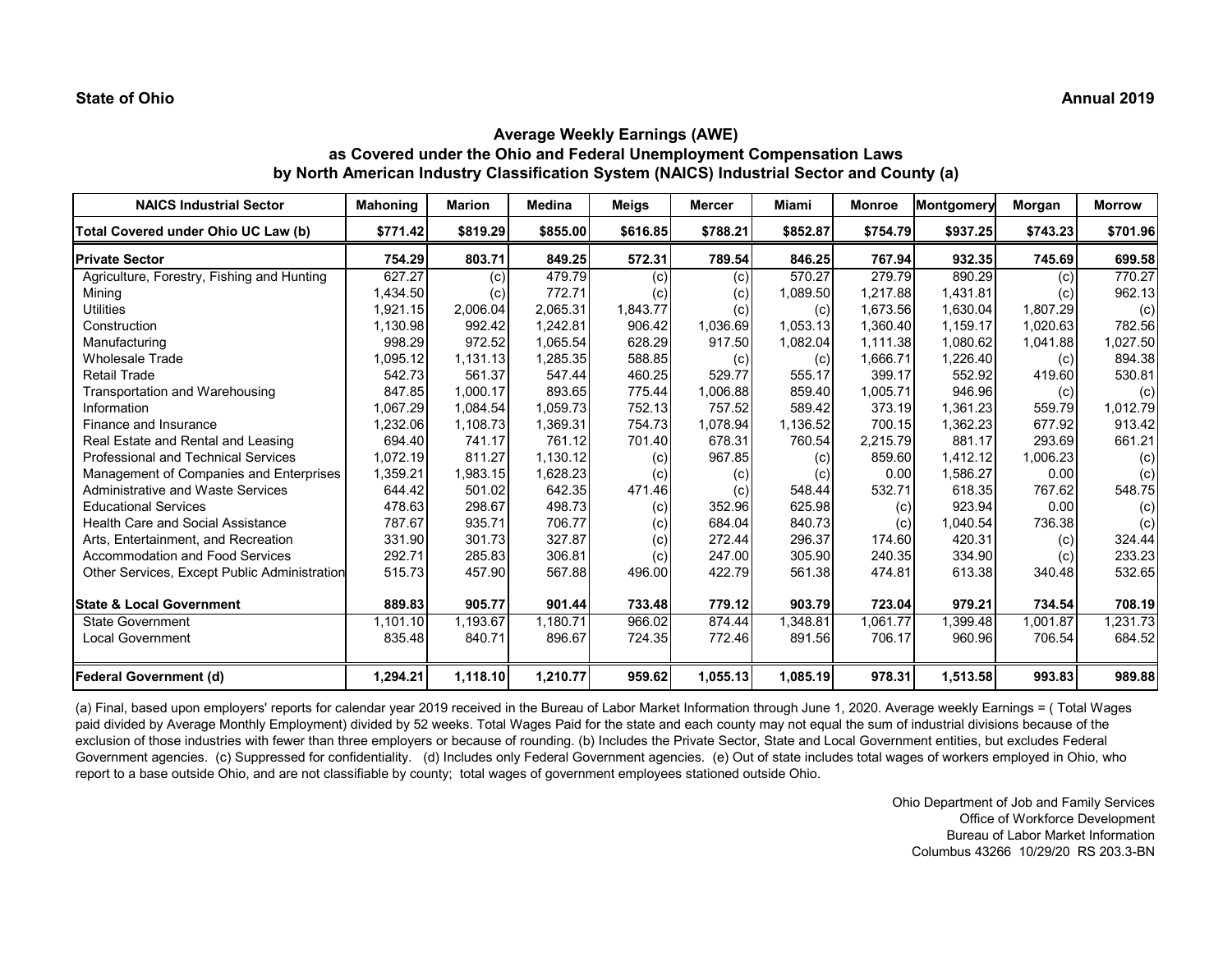# **Average Weekly Earnings (AWE) as Covered under the Ohio and Federal Unemployment Compensation Laws by North American Industry Classification System (NAICS) Industrial Sector and County (a)**

| <b>NAICS Industrial Sector</b>                      | <b>Muskingum</b> | <b>Noble</b> | <b>Ottawa</b> | <b>Paulding</b> | Perry    | Pickaway                   | <b>Pike</b> | Portage  | Preble   | <b>Putnam</b> |
|-----------------------------------------------------|------------------|--------------|---------------|-----------------|----------|----------------------------|-------------|----------|----------|---------------|
| Total Covered under Ohio UC Law (b)                 | \$799.42         | \$770.35     | \$824.52      | \$733.79        | \$756.35 | \$880.81                   | \$958.79    | \$880.75 | \$789.58 | \$757.42      |
| <b>Private Sector</b>                               | 805.10           | 696.37       | 826.23        | 730.08          | 763.77   | 829.67                     | 981.92      | 846.25   | 797.52   | 758.46        |
| Agriculture, Forestry, Fishing and Hunting          | 466.10           | 0.00         | 553.75        | (c)             | 649.27   | 708.40                     | (c)         | 633.88   | (c)      | (c)           |
| Minina                                              | .562.29          | 1,034.44     | 1,274.83      | (c)             | 1,300.58 | 1,201.21                   | (c)         | 1.171.50 | (c)      | (c)           |
| <b>Utilities</b>                                    | 1,850.00         | (c)          | (c)           | (c)             | 1,889.42 | (c)                        | (c)         | (c)      | (c)      | (c)           |
| Construction                                        | 963.15           | 779.33       | 1,024.21      | 810.77          | 1,914.27 | 1,145.35                   | 1,319.21    | 1,121.02 | 887.10   | 914.62        |
| Manufacturing                                       | 1,066.00         | 1,124.81     | 1,137.00      | 879.00          | 948.02   | 1,227.60                   | 695.33      | 1,128.04 | 1,137.71 | 1,028.67      |
| <b>Wholesale Trade</b>                              | 1,101.33         | (c)          | (c)           | (c)             | 558.04   | (c)                        | (c)         | 1,446.08 | (c)      | 987.15        |
| <b>Retail Trade</b>                                 | 506.58           | 415.90       | 542.90        | 440.42          | 445.54   | 523.44                     | 476.12      | 545.48   | 490.15   | 472.83        |
| Transportation and Warehousing                      | 888.29           | 1,144.71     | 785.23        | 787.96          | 694.79   | 938.79                     | 674.67      | (c)      | 855.54   | (c)           |
| Information                                         | 726.83           | 503.87       | 702.40        | 547.77          | 1,250.31 | 1,124.69                   | 727.46      | 1.087.08 | 929.69   | 913.73        |
| Finance and Insurance                               | 1,132.77         | 846.10       | 1,074.73      | 889.06          | 753.48   | 947.12                     | 844.21      | 1,127.37 | 832.77   | 1,009.25      |
| Real Estate and Rental and Leasing                  | 746.88           | 355.67       | 649.29        | 393.48          | 444.83   | 610.62                     | 795.25      | 716.88   | 569.62   | 591.04        |
| <b>Professional and Technical Services</b>          | 1,328.40         | 1,310.94     | 855.75        | 754.04          | 981.33   | 1,145.87                   | (c)         | 1,285.33 | (c)      | 1,089.94      |
| Management of Companies and Enterprises             | 1,149.15         | (c)          | 1,248.33      | (c)             | 1,356.92 | 1,584.27                   | (c)         | 1,457.25 | (c)      | 0.00          |
| <b>Administrative and Waste Services</b>            | 675.56           | (c)          | 742.50        | (c)             | 542.73   | 656.96                     | 1,747.46    | 659.37   | 563.02   | 614.35        |
| <b>Educational Services</b>                         | 903.94           | 0.00         | (c)           | (c)             | (c)      | (c)                        | (c)         | 704.23   | 486.48   | 294.00        |
| Health Care and Social Assistance                   | 1,022.40         | 431.27       | (c)           | (c)             | (c)      | $\left( \mathrm{c}\right)$ | (c)         | 683.17   | 562.90   | 633.29        |
| Arts, Entertainment, and Recreation                 | 307.65           | (c)          | 557.56        | 283.35          | 207.60   | 340.44                     | (c)         | 330.65   | 372.71   | 270.42        |
| <b>Accommodation and Food Services</b>              | 293.33           | (c)          | 369.37        | 208.31          | 235.94   | 314.29                     | (c)         | 292.38   | 306.17   | 201.60        |
| <b>Other Services, Except Public Administration</b> | 593.04           | 431.21       | 547.79        | 478.67          | 384.44   | 518.15                     | 384.73      | 534.10   | 433.44   | 288.06        |
| <b>State &amp; Local Government</b>                 | 766.67           | 923.33       | 815.02        | 746.98          | 731.81   | 1,010.33                   | 816.60      | 1,023.19 | 748.42   | 750.88        |
| <b>State Government</b>                             | 1,024.98         | 1,127.67     | 1,072.40      | 998.17          | 1,147.58 | 1,218.40                   | 925.44      | (c)      | 976.00   | 1,084.65      |
| <b>Local Government</b>                             | 751.10           | 725.71       | 793.10        | 737.62          | 719.87   | 892.13                     | 808.58      | (c)      | 739.08   | 740.90        |
| <b>Federal Government (d)</b>                       | 1,102.69         | 799.08       | 1,477.98      | 917.42          | 890.13   | 1,031.79                   | 1,413.38    | 1,172.63 | 991.65   | 996.02        |

(a) Final, based upon employers' reports for calendar year 2019 received in the Bureau of Labor Market Information through June 1, 2020. Average weekly Earnings = ( Total Wages paid divided by Average Monthly Employment) divided by 52 weeks. Total Wages Paid for the state and each county may not equal the sum of industrial divisions because of the exclusion of those industries with fewer than three employers or because of rounding. (b) Includes the Private Sector, State and Local Government entities, but excludes Federal Government agencies. (c) Suppressed for confidentiality. (d) Includes only Federal Government agencies. (e) Out of state includes total wages of workers employed in Ohio, who report to a base outside Ohio, and are not classifiable by county; total wages of government employees stationed outside Ohio.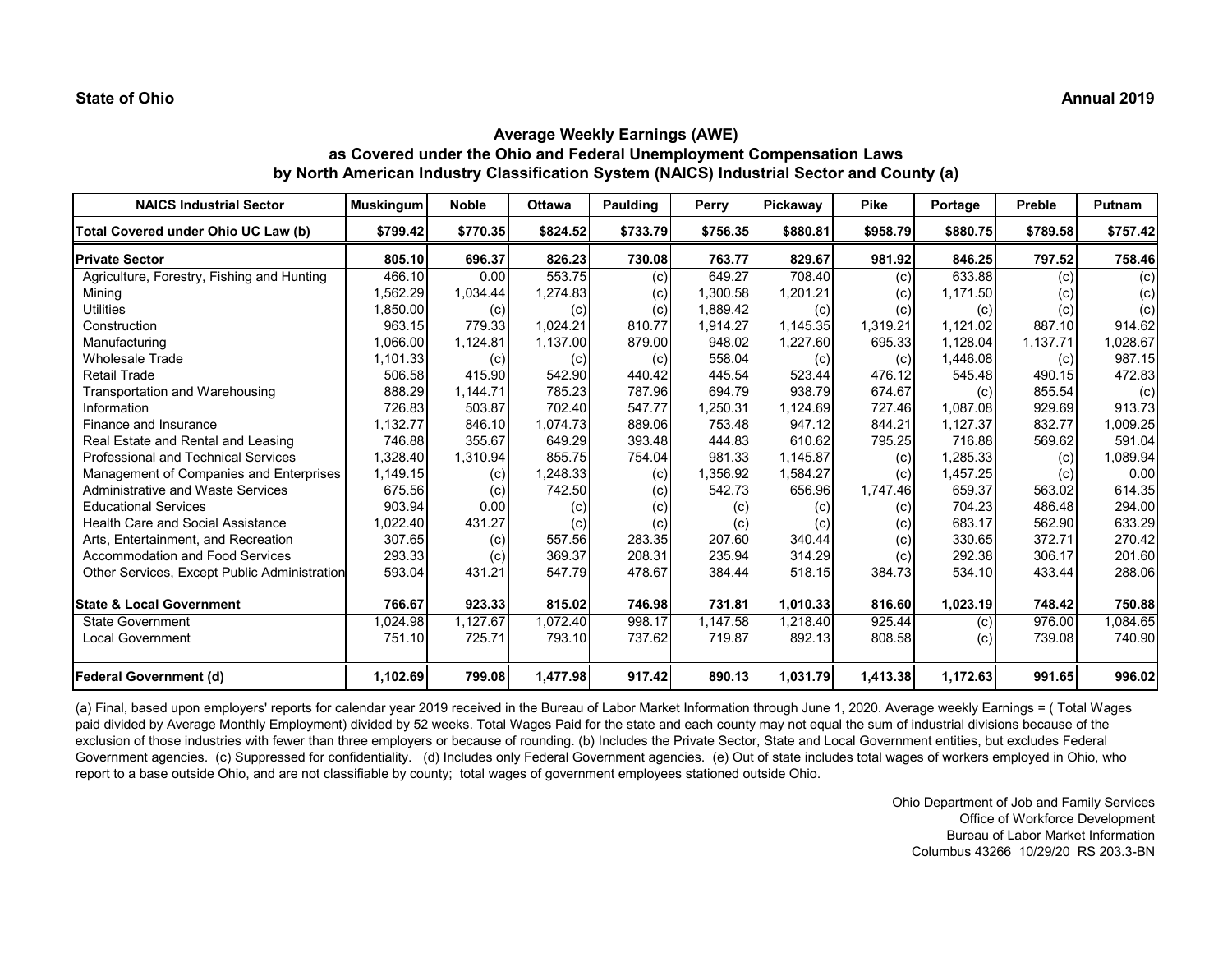# **Average Weekly Earnings (AWE) as Covered under the Ohio and Federal Unemployment Compensation Laws by North American Industry Classification System (NAICS) Industrial Sector and County (a)**

| <b>NAICS Industrial Sector</b>               | <b>Richland</b> | <b>Ross</b> | Sandusky | <b>Scioto</b> | <b>Seneca</b> | <b>Shelby</b> | <b>Stark</b> | <b>Summit</b> | <b>Trumbull</b> | <b>Tuscarawas</b> |
|----------------------------------------------|-----------------|-------------|----------|---------------|---------------|---------------|--------------|---------------|-----------------|-------------------|
| Total Covered under Ohio UC Law (b)          | \$771.44        | \$844.96    | \$804.58 | \$753.40      | \$731.90      | \$986.54      | \$830.33     | \$969.65      | \$768.81        | \$768.90          |
| <b>Private Sector</b>                        | 751.04          | 828.63      | 800.44   | 729.46        | 721.50        | 996.42        | 826.87       | 963.08        | 752.79          | 760.19            |
| Agriculture, Forestry, Fishing and Hunting   | (c)             | 499.73      | (c)      | (c)           | 739.13        | 793.44        | 522.92       | 468.92        | 624.87          | 621.37            |
| Mining                                       | (c)             | 744.37      | (c)      | (c)           | 1,133.56      | 0.00          | 1,163.73     | 1.394.65      | 977.85          | .423.42           |
| <b>Utilities</b>                             | (c)             | 1,611.56    | 1,947.38 | 1,599.71      | 1,562.08      | (c)           | 1,826.27     | 1,882.42      | 2,101.19        | 1,451.29          |
| Construction                                 | 1,108.21        | 927.96      | 1,032.04 | 910.31        | 1,004.88      | 1,204.87      | 1,154.83     | 1,184.21      | 980.13          | 1,249.83          |
| Manufacturing                                | 1,022.81        | 1,273.06    | 986.54   | 984.00        | 968.75        | 1,225.21      | 1,123.12     | 1,098.50      | 1,253.31        | 975.21            |
| <b>Wholesale Trade</b>                       | 945.54          | 933.65      | 952.75   | 827.81        | 964.42        | 938.35        | 1,123.21     | 1,295.44      | 1,054.15        | 976.21            |
| <b>Retail Trade</b>                          | 515.10          | 529.65      | 542.15   | 533.40        | 544.85        | 515.52        | 526.50       | 621.33        | 537.15          | 497.56            |
| Transportation and Warehousing               | (c)             | 937.31      | 908.40   | 740.37        | 890.77        | (c)           | 848.79       | 879.65        | 961.79          | 941.67            |
| Information                                  | 954.08          | 1.031.48    | 845.98   | 677.21        | 426.29        | 941.96        | 855.10       | 1.408.50      | 912.48          | 841.71            |
| Finance and Insurance                        | 997.60          | 957.98      | 940.56   | 793.81        | 1,047.52      | 1,125.06      | 1,181.83     | 1,453.25      | 1,003.92        | 1,017.96          |
| Real Estate and Rental and Leasing           | 671.44          | 573.92      | 836.98   | 586.94        | 559.00        | 984.88        | 835.52       | 876.96        | 807.60          | 793.69            |
| <b>Professional and Technical Services</b>   | 915.13          | 839.31      | 858.06   | 949.44        | (c)           | (c)           | 1,409.71     | 1,352.96      | 712.69          | 1,062.62          |
| Management of Companies and Enterprises      | 2,004.27        | 1,298.08    | 1.647.42 | 871.81        | (c)           | (c)           | 1,528.27     | 2,003.46      | 1,270.25        | 958.88            |
| <b>Administrative and Waste Services</b>     | 504.31          | 468.27      | 710.69   | 541.12        | 563.90        | 559.42        | 648.63       | 614.44        | 584.98          | 619.63            |
| <b>Educational Services</b>                  | 451.87          | 385.12      | (c)      | 433.23        | 652.27        | 414.60        | 574.56       | 569.06        | 608.79          | 333.19            |
| <b>Health Care and Social Assistance</b>     | 856.88          | 1,008.85    | (c)      | 892.12        | 665.13        | 868.94        | 853.88       | 961.48        | 783.25          | 683.94            |
| Arts, Entertainment, and Recreation          | 270.40          | 302.79      | 321.65   | 387.10        | 240.46        | 250.46        | 403.52       | 423.08        | 242.46          | 237.21            |
| <b>Accommodation and Food Services</b>       | 293.35          | 302.52      | 276.25   | 299.08        | 241.62        | 261.67        | 311.46       | 317.52        | 278.23          | 274.75            |
| Other Services, Except Public Administration | 448.67          | 413.69      | 508.23   | 545.56        | 416.29        | 520.46        | 540.96       | 627.37        | 565.10          | 589.38            |
| <b>State &amp; Local Government</b>          | 898.88          | 922.90      | 838.48   | 843.40        | 799.85        | 879.58        | 857.90       | 1,030.19      | 868.98          | 826.33            |
| <b>State Government</b>                      | 1,184.88        | 1,126.40    | 1,050.13 | 914.13        | ,002.19       | 1,337.35      | 218.83. ا    | 1,231.08      | 1,194.90        | ,047.81           |
| <b>Local Government</b>                      | 822.27          | 819.75      | 830.46   | 811.29        | 772.48        | 838.52        | 829.35       | 992.00        | 839.25          | 801.00            |
| <b>Federal Government (d)</b>                | 1,238.27        | 1,360.04    | 1,066.23 | 1,121.52      | 952.33        | 998.75        | 1,257.04     | 1,312.31      | 1,096.08        | 1,116.44          |

(a) Final, based upon employers' reports for calendar year 2019 received in the Bureau of Labor Market Information through June 1, 2020. Average weekly Earnings = ( Total Wages paid divided by Average Monthly Employment) divided by 52 weeks. Total Wages Paid for the state and each county may not equal the sum of industrial divisions because of the exclusion of those industries with fewer than three employers or because of rounding. (b) Includes the Private Sector, State and Local Government entities, but excludes Federal Government agencies. (c) Suppressed for confidentiality. (d) Includes only Federal Government agencies. (e) Out of state includes total wages of workers employed in Ohio, who report to a base outside Ohio, and are not classifiable by county; total wages of government employees stationed outside Ohio.